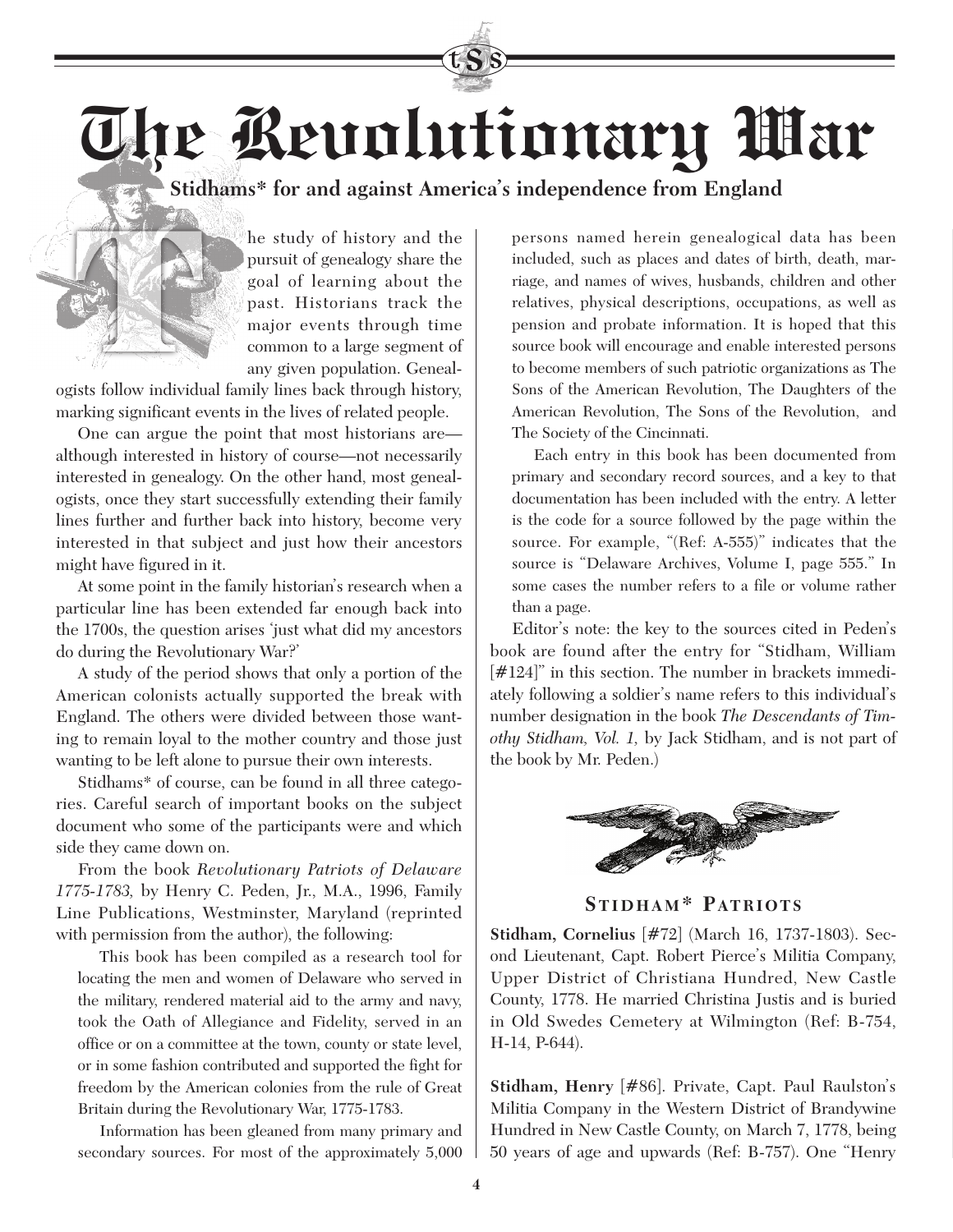

Stedham, farmer" died testate in Brandywine Hundred in 1787, naming wife Mary, daughter Mary Beeson (and her children Henry, John Edward, and Alice Beeson), and grandchildren William and Hannah Low (Ref: I-112). [THE TIMEN STIDDEM SOCIETY believes Hannah Low was his daughter, not his granddaughter, and that Mary Beeson had sons John *and* Edward, not one individual named John Edward].

**Stidham, Isaac** [#132] (1761-1821). On September 26, 1777, he and Jonas Edenfield were accused of treason in dealing the enemy (buying salt, rum, and molasses from a British man-of-war), and it appears he took the Oath of Allegiance on October 1, 1784. Isaac Stidham is buried in Old Swedes Cemetery (Ref: B-1002, C-1248, H-14).

**Stidham (Stedham), John** [#71] (baptized January 2, 1735-died 1795). Private, Capt. William Robinson's Company, 1st Battalion of Militia in New Castle County, on March 7, 1778, being between 21 and 50 years of age. He married Anna Ford and died testate in Christiana Hundred in 1795, naming sons David, John, Jonas, and William (Ref: B-752, I-137, P-644, R-92). [The DAR accepted Anna Ford as his wife; however, THE TIMEN STIDDEM SOCIETY believes his wife (and only wife) was Catharine Hendrickson. Anna Ford married a John Studham 1 Jun 1767 at St. Michael & Zion Lutheran Church in Philadelphia, not John #71 Stedham].

**Stidham (Stedham), Jonas** [#56] (February 24, 1720- 1795). Private, Delaware Line. He married Anna Mary Colesberry (Ref: P-644). [THE TIMEN STIDDEM SOCIETY has his birth year in 1724 and that his wife's name was spelled either Colesburg or Kalesberg].

**Stidham (Stedham), Jonas Jr.** [#75] (baptized October 17, 1744-died August 2, 1811). Private, Capt. Robert Pierce's Militia Company in the Upper District of Christiana Hundred, New Castle County, 1778. Private, 5th Class, Christiana Company of Militia, 1779. He married (1) Ellinor Derrickson and (2) Ingeborg Sinnex, and is buried in Old Swedes Cemetery at Wilmington. He was a cousin of "Capt. Joseph Stidham," q.v. (Ref: B-754, B-765, B-788, C-1203, E-211, H-14, P-644).

**Stidham, (Stedham), Joseph, Esq.** [#116] (July 5, 1744- April 22, 1791). Captain, 1st Company, Col. John Haslet's Regiment, Continental Troops. Commissioned January 13, 1776, and in quarters at Dover on April 12, 1776. He

subscribed to the Oath of Allegiance and Fidelity in 1778, and was Sheriff of New Castle County in 1782. He was a cousin of "Jonas Stidham," q.v. (Ref: A-36, A-39, A-40, B-997, C-1236, D-33, E-211). He was compensated for "damages in Christiana Hundred done by the enemy" (British Army) in 1777 (Ref: C-1196). Reference M-150 lists him as a pensioner, but he is not listed in Reference G-3309 or G-3341. He married (1) Sarah Hedges, (2) Elizabeth Bouldin, and (3) Rebecca \_\_\_\_\_. (Ref: P-644). [THE TIMEN STIDDEM SOCIETY has Vanderver as his third wife Rebecca's maiden name].

**Stidham, Lucas** [#126] (1756-1803). Lieutenant in the Delaware Militia, commissioned on August 4, 1780, 2nd Delaware Regiment, to serve in the Army of the United States until November 1, 1780. He is buried in Old Swedes Cemetery at Wilmington (Ref: B-631, C-1275, H-14).

**Stidham (Stedham), Luke** [The Society believes this is the same Stidham, Lucas #126 mentioned above] Private, Capt. Morton Morton's Militia Company, 1779-1780 (Ref: B-772, B-807).

**Stidham, William** [#124]. Second Lieutenant, Capt. Morton Morton's Militia Company, 1779 (Ref: B-772, B-807).



Key to abbreviations in the material above found in the book *Revolutionary Patriots of Delaware 1775-1783:*

A = *Delaware Archives, Military, Volume I* (Wilmington, DE: Mercantile Printing Company, 1911).

B = *Delaware Archives, Military and Naval Records, Volume II* (Wilmington, DE: Mercantile Printing Company, 1912).

C = *Delaware Archives, Revolutionary War Records, Volume III* (Wilmington, DE: Charles L. Story Company Press, 1919).

D = *Governor's Register, State of Delaware, 1674-*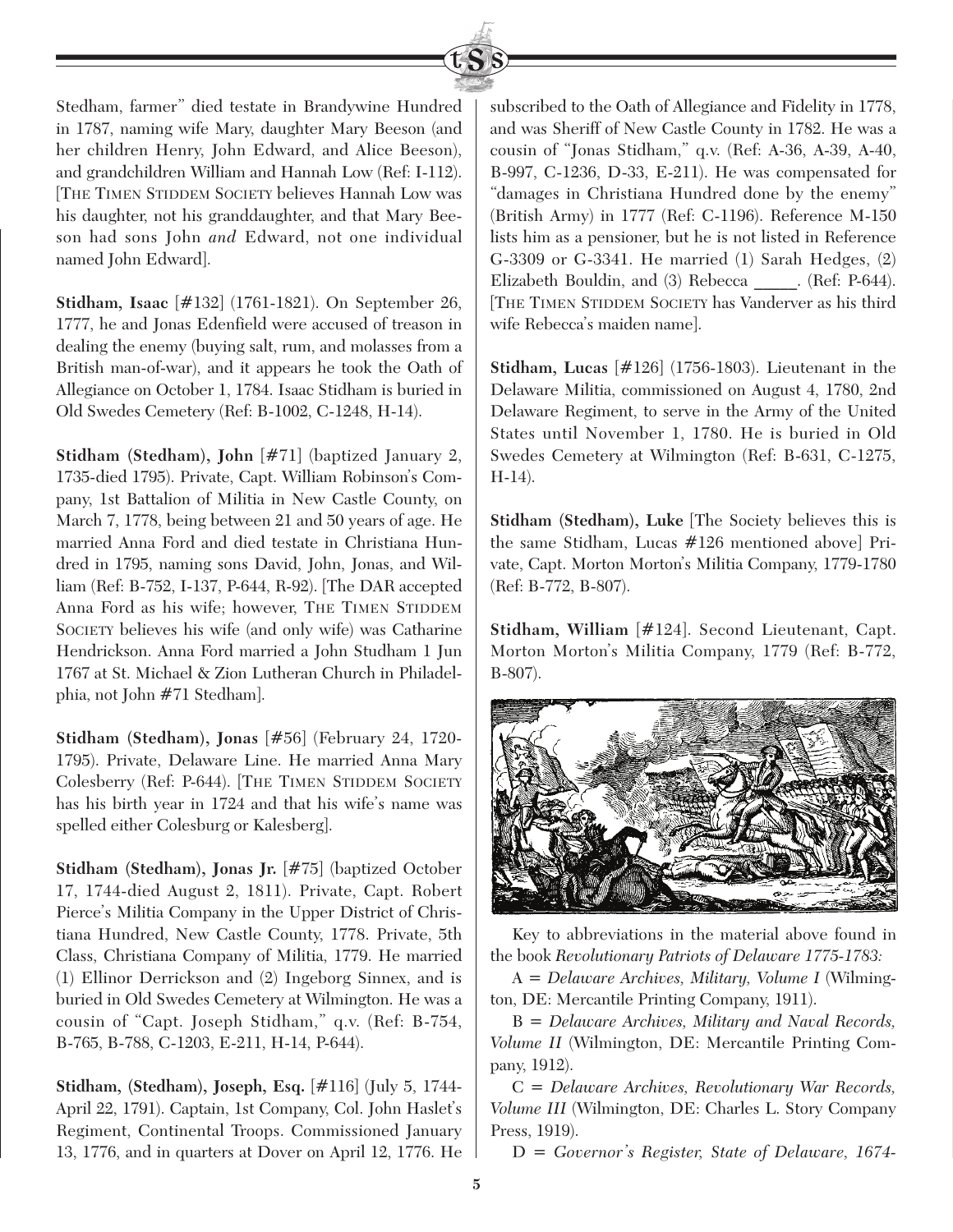*1851, Volume I* (Wilmington, DE: The Star Publishing Company, 1926).

E = Scharf, J. Thomas. *History of Delaware, 1609- 1888, Volume I* (Westminster, MD: Family Line Publications, 1990, reprint; originally published in 1888).

F = *Maryland and Delaware Genealogist,* Volumes 27 to 31 (Published at St. Michael's, MD, 1987-1990, Raymond B. Clark, Jr., editor).

G = White, Virgil D. *Genealogical Abstracts of Revolutionary War Pension Files* (Waynesboro, TN: National Historical Publishing Company, 1990).

H = Clark, Raymond B. Jr. *Delaware Tombstone Inscriptions: 700 Revolutionary Soldiers in Three Counties* (St. Michael's MD: The Maryland and Delaware Genealogist, 1989).

I = *A Calendar of Delaware Wills, New Castle County, 1682-1800.* Abstracted and Compiled by the Historical Research Committee of the Colonial Dames of Delaware (Baltimore, MD: Genealogical Publishing Co., 1969, reprint; originally published in 1911).

J = deValinger, Leon Jr. *Calendar of Sussex County, Delaware, Probate Records, 1680-1800* (Bowie, MD: Heritage Books, Inc., 1993, reprint; originally published in 1964).

K = deValinger, Leon Jr. *Calendar of Kent County, Delaware, Probate Records, 1680-1800* (Westminster, MD: Family Line Publications, 1995, reprint; originally published in 1944).

L = *Rejected or Suspended Applications for Revolutionary War Pensions.* A Report of the Secretary of the Interior to the 32nd Congress in 1852 (Baltimore, MD: Genealogical Publishing Company, 1969, reprint; originally published in 1852).

M = Newman, Harry Wright. *Maryland Revolutionary Records* (Baltimore, MD: Genealogical Publishing Company, 1980, reprint; originally published in 1938).

N = Neagles, James C. *Summer Soldiers: A Survey* 

*and Index of Revolutionary War Courts-Martial* (Salt Lake City, UT: Ancestry, Inc., 1986).

> O = *Oaths of Allegiance and Fidelity, 1778- 1779,* maintained by the Delaware State Archives and the Historical Society of Delaware.

> > P = *DAR Patriot Index, Volume I* (Washington, DC: National Society, Daughters of the American Revolution, 1966).

> > Q = *DAR Patriot Index, Volume II* (Washington, DC: National Society,

Daughters of the American Revolution, 1979).

R = *DAR Patriot Index, Volume III* (Washington, DC: National Society, Daughters of the American Revolution, 1982).

S = *Revolutionary War Files* (Unpublished Volume VI). Manuscripts maintained at the Delaware State Archives in Dover, Delaware.

T = *Records of the Sons of the American Revolution.* The Maryland Society Membership Applications (1930- 1990) and The Delaware Society's First Battle of Camden Memorial Project (T-1995).

U = Hehir, Donald M. *Delaware Bible Records, Volume 4* (Bowie, MD: Heritage Books, Inc., 1994).

V = Virdin, Donald O. *Delaware Bible Records, Volume I* (Bowie, MD: Heritage Books, Inc., 1991).

In addition to Stidhams listed in Peden's book *Revolutionary Patriots of Delaware 1775-1783*, other sources name the following:

**Stidham, Beniah** [#129a]. An article by Howard Pyle in an 1895 issue of *St. Nicholas Magazine* includes a story about Beniah Stidham shooting a Hessian soldier. Pyle described Beniah Stidham as a "Delaware Revolutionary veteran who was still living in 1850 when he had his daguerreotype taken."

**Steddom, Henry** [#170]. *The Descendants of Timothy Stidham, Vol. 1,* pg 89: "The Newberry Co., South Carolina H. & G.," pg. 9 refers to the Revolutionary War patriot, Private Henry Steddom. However, Henry's religious beliefs (Quaker) indicate this may have been another person. The Friends were conscientious objectors, and refused to fight.

**Stedham, Isaiah** [#168]. *The Descendants of Timothy Stidham, Vol. 1,* pg 67: killed during the Revolutionary